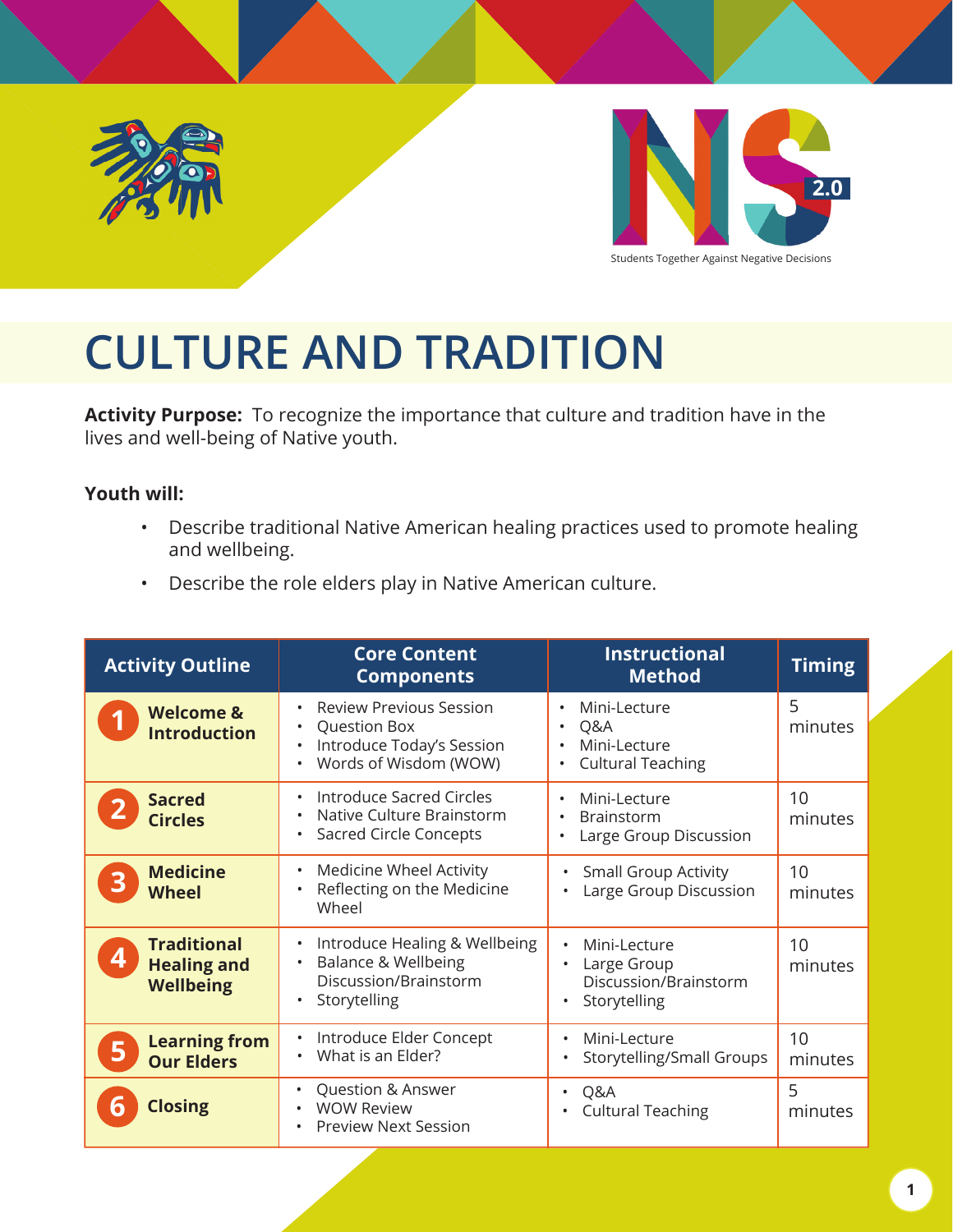### **Materials:**

- Question Box (QB)
- Group Agreements
- Flip Chart Paper
- Colorful Markers
- Masking Tape
- **Scissors**
- Basket

### **Handouts:**

- Student Handout 4.0: Medicine Wheel
- Facilitator Resource 4.0: What is an Elder? Discussion Prompts

### **Preparation:**

- Print Handouts.
- Review Question Box Questions and prepare answers.
- Cut "elder quotes" into strips and place them in a basket.
- Write the WOW on the board or on a flip chart.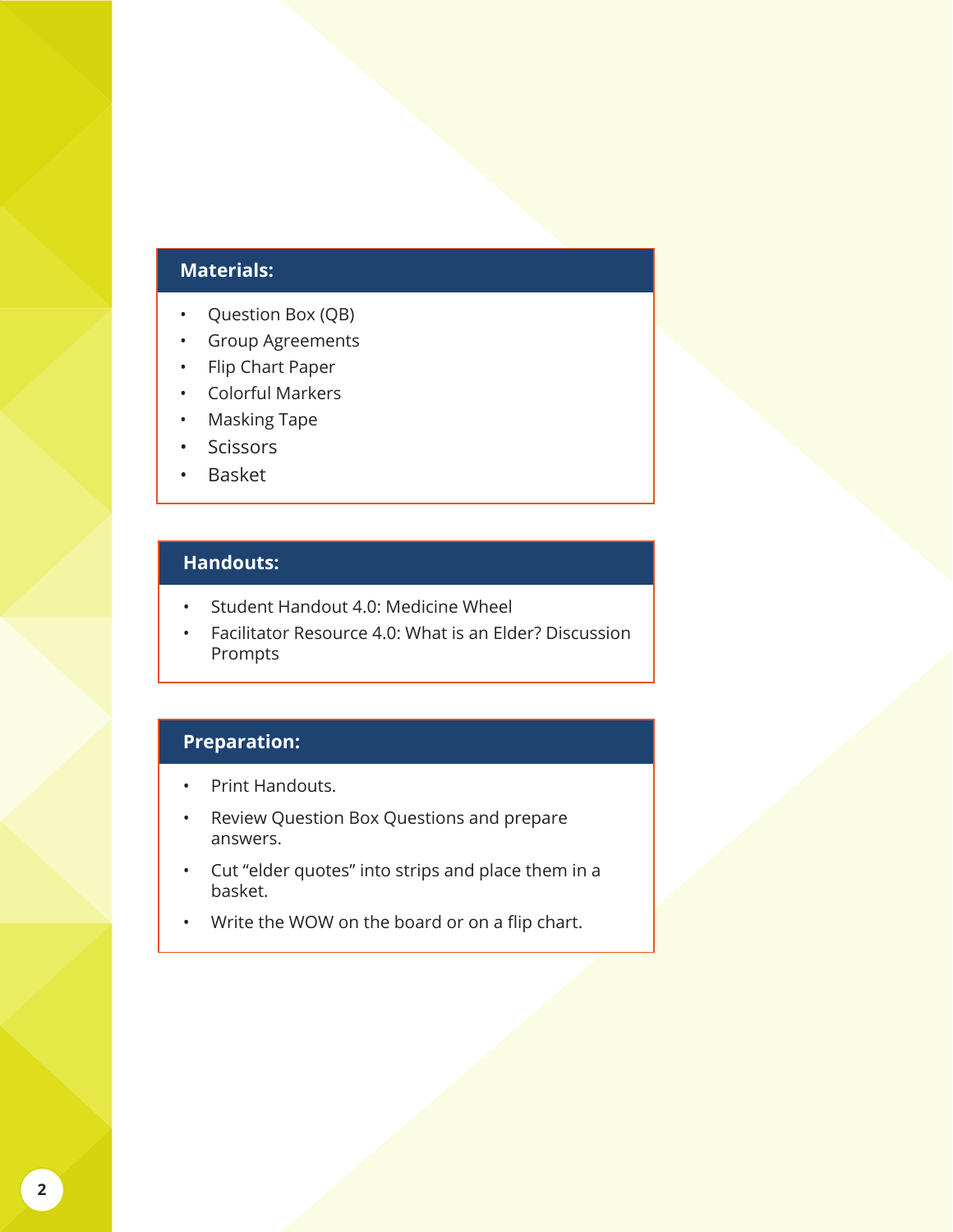



**5 minutes, Large Group**

### **Review Previous Session**

Review Session 3: Acting Out.

## **Question Box**

• Answer any questions in the QB.

## **Introduce Today's Session**

- Introduce session: Traditional Native American healing focuses on balancing mind, body, and spirit. Contrary to the "Western approach" to health and healing, Native healers don't isolate one part of a person and only try to heal that part.
- Traditional healing practices center on benefits to the emotional, spiritual, psychological, and cultural aspects of the tribe.<sup>1</sup> Each tribe has their own practices, but there are also some commonalities across many tribes.
- Today we are going to learn and discuss some aspects of Traditional healing and staying in balance. Some of you may have a strong understanding of this already and others might not know as much, but that's ok! We're going to learn together and share with each other.

## **Words of Wisdom**

Ask for a volunteer to read today's WOW.

*Elders are not born, they are not appointed, they emerge as the sum total of the experiences of life, they are a state of being.* - First Nations Elder, unknown *"*

*1 Source: Stielgelbauer SM. What is an Elder? What do Elder do? First Nations elders as teachers in culture-based urban organizations. The Canadian Journal of Native Studies, 1996; VXI(1):37-66. Available at: http://www2.brandonu.ca/library/cjns/16.1/Stiegelbauer.pdf*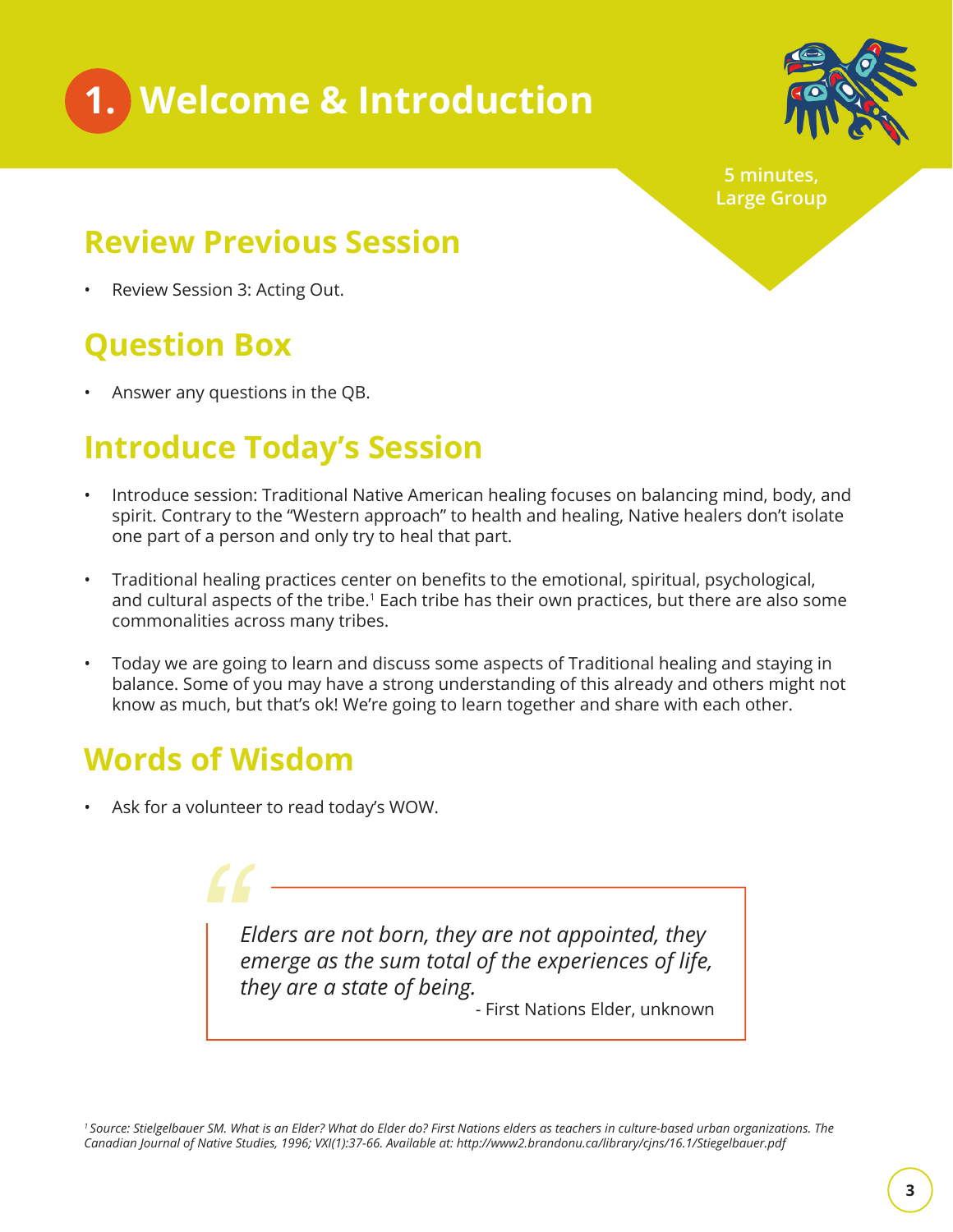



- Explain: The symbol of the circle is very important to Native people. Although specific interpretations and meanings of the circle vary from tribe to tribe, it generally represents wholeness, health, and harmony with one's self, family, community, nation, and universe. It represents the cycle of things in nature and life, like seasons and stages of life.
- Ask: "What are some things in Native American culture or in your Tribe that are round or circular? Ask students who offer ideas to give a brief explanation, so all students know and understand. Write answers on a sheet of flip chart paper. Answers could include:
	- Medicine Wheel
	- Kiva
	- Drums
	- Hogan
	- Shields
	- Teepees
	- Sweat lodges
	- Fire pits
	- Round houses
	- Hoops
	- Sand paintings
	-
- Cultural Dances
- Conch shells
- Bowls, pottery • Sun, planets,
- moon, stars
- Turtle shell
- Rattles
- Igloos
- Arm bands
- Zia sign
- Pipe bowl
- Talking Circles
- 

- 
- 
- 

Some students in your group may be very connected and

knowledgeable about their cultures and other may not be. Create a safe space for all students to explore their and others culture by reminding them that because of colonialism some things remained strong while others are being reclaimed. Wherever they are at, is just right!

Facilitator Note

- Ask students what other circles they can think of within their culture as a school, community, and social groups. Record these on the flip chart too. You can provide a few examples from your own culture or even youth culture when you were a young person.
- Explain: Native people refer to circles by many names, including the Sacred Circle, the Circle of Life, the Sacred Hoop, and the Medicine Wheel.
- Ask: What are some concepts represented by the Sacred Circle or the Medicine Wheel? Answers could include: (provide a few examples, if necessary)
	- Four cardinal directions (e.g., east, south, west, north)
	- Four seasons (e.g., spring, summer, fall, winter)
	- Four phases of our lives (e.g., child, adolescent, adult, elder)
	- Four elements (e.g., fire, water, earth, air)
	- Four colors of humans (e.g., yellow, black, red, white)
	- Four aspects of our nature (e.g., physical, mental, emotional, spiritual)

### **10 minutes, Large Group**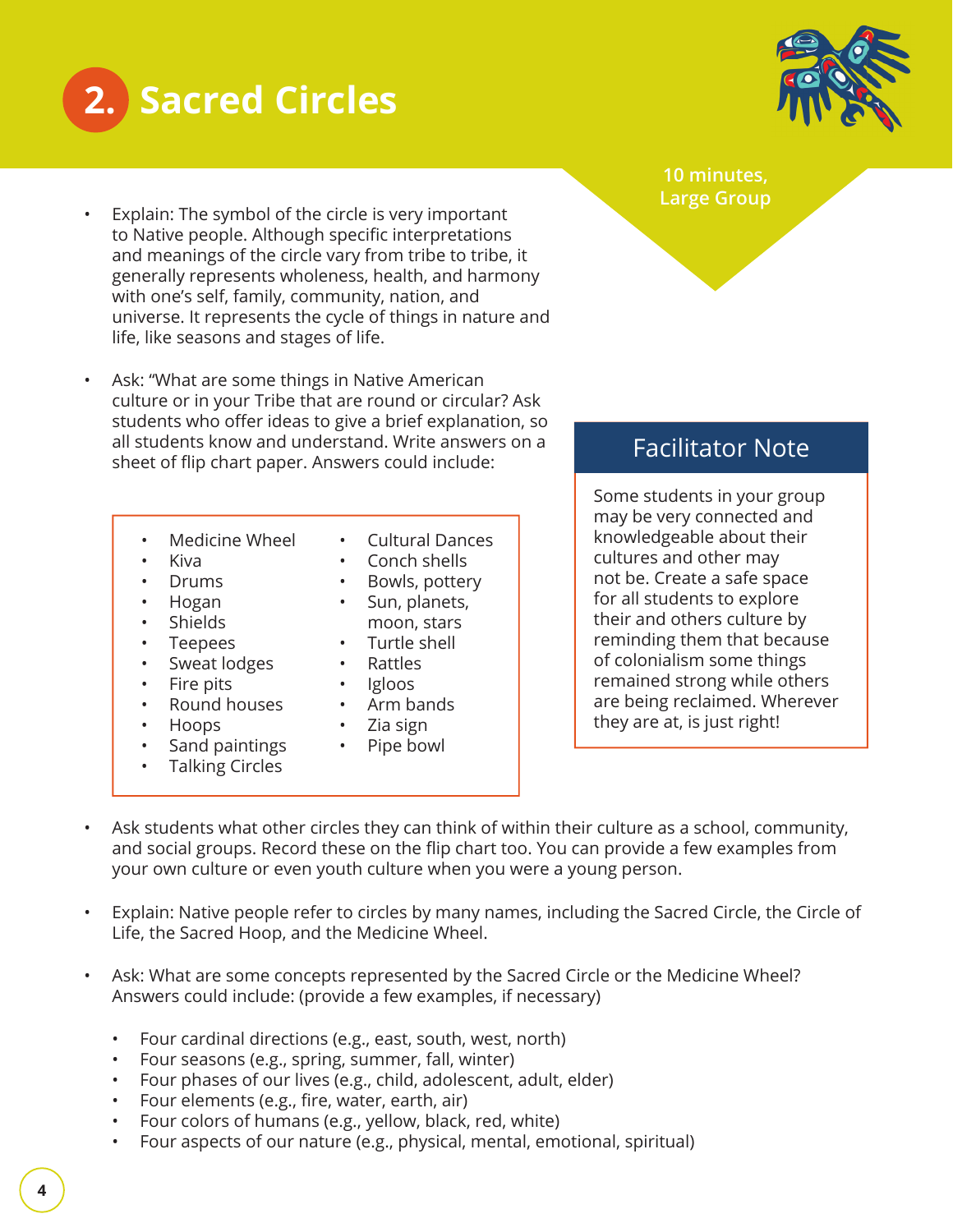

# **3. Medicine Wheel**

- Divide the participants into four groups and assign each group one of the four cardinal directions (east, south, west, north). Refer them to the Medicine Wheel 4:0 handout that describes the significance of the wheel's components. Each group should read the section that corresponds to its assigned cardinal direction.
- The Groups should select 1-2 things per direction to draw about on the chart paper you give them to illustrate on a chart paper without using letters or words (encourage them to be creative and colorful). Provide each group with a set of colorful markers, crayons and supplies to be creative with. Tell students they have 10 minutes to work on this activity before we come back to the large group.
- Reconvene the groups and have them sit according to their cardinal directions. Beginning with the East and moving counter-clockwise, have a spokesperson from each group present their work.
- Select 1-2 of the Discussion Questions below:
	- What is the relationship between the four directions?
	- How does the direction and movement around the Medicine Wheel represent situations in their own lives?
	- When have you used this in your own life or how might you use it in the future?

### Facilitator Note

If your or a nearby tribe uses the Medicine Wheel, consider adapting it by using the name, the look and information. This will help youth connect to their or another tribe's Medicine Wheel.

**10 minutes, Small Group Work**

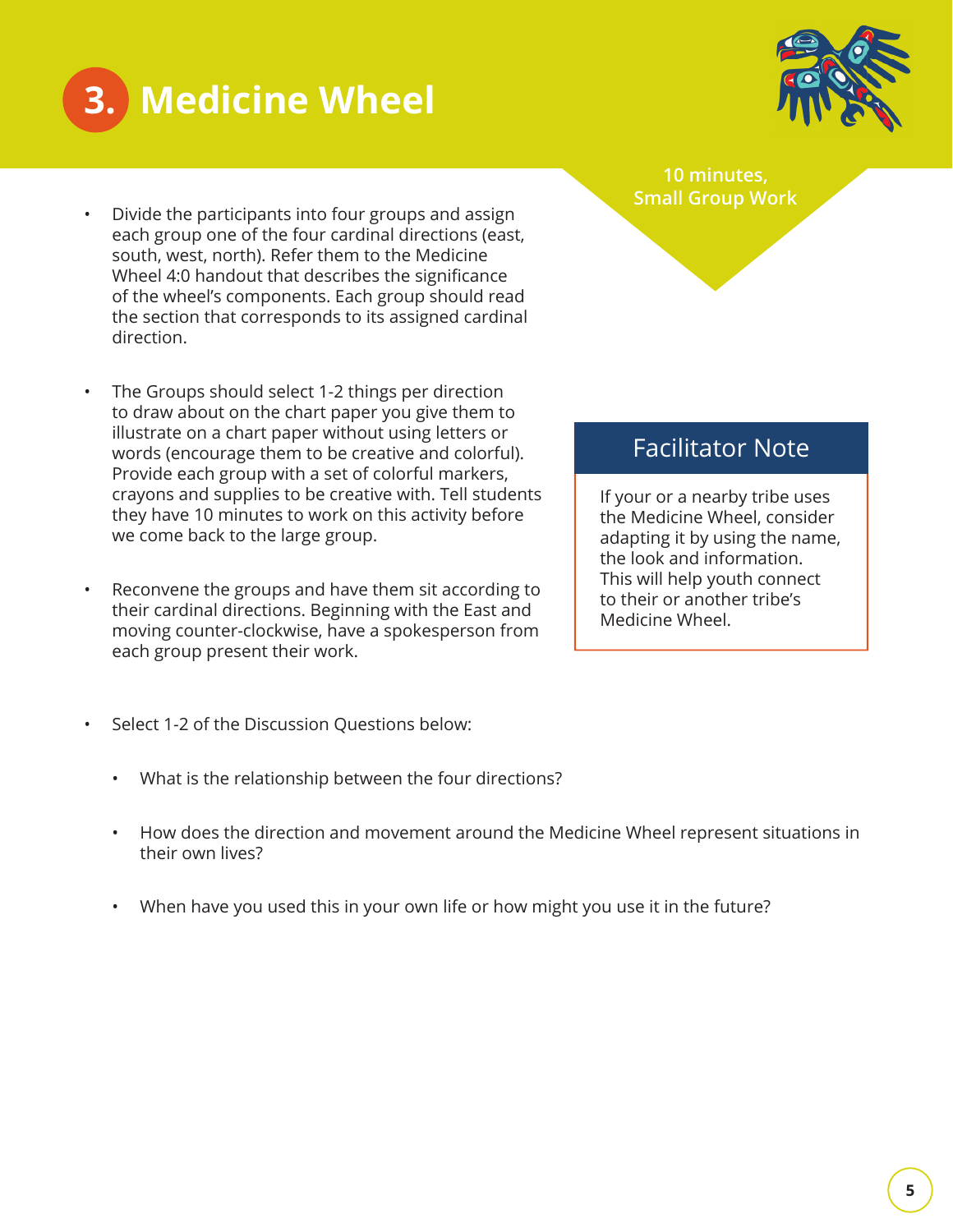### **Student Handout 4.0:**  Medicine Wheel

### **Activity Directions:**

Think about what images come to mind for each direction, and with your team, create an image that represents each section.

## **North**

**• Thoughts • Integration • Prediction • Problem • Solving • Imagination • Analysis • Organization • Advice • Memories • Wisdom**

> Stage of life: Elder Season: Winter Sacred plant: Sweet Grass

## **East**

**• Darkness • Power • The Unknown • Dreams • Prayers • Meditation • Perseverance • Maturity • Understanding**

**West**

**• New Beginnings • New Day • Sunrise • Learning • Innocense • Starting Over**

Stage of life: Adulthood Season: Autumn Sacred plant: Sage

Stage of life: Childhood Season: Spring Sacred plant: Tobacco

## **South**

**• Knowledge • Harmony • Youth • Physical Strength • Vigor • Discipline**

> Stage of life: Adolescence Season: Summer Sacred plant: Cedar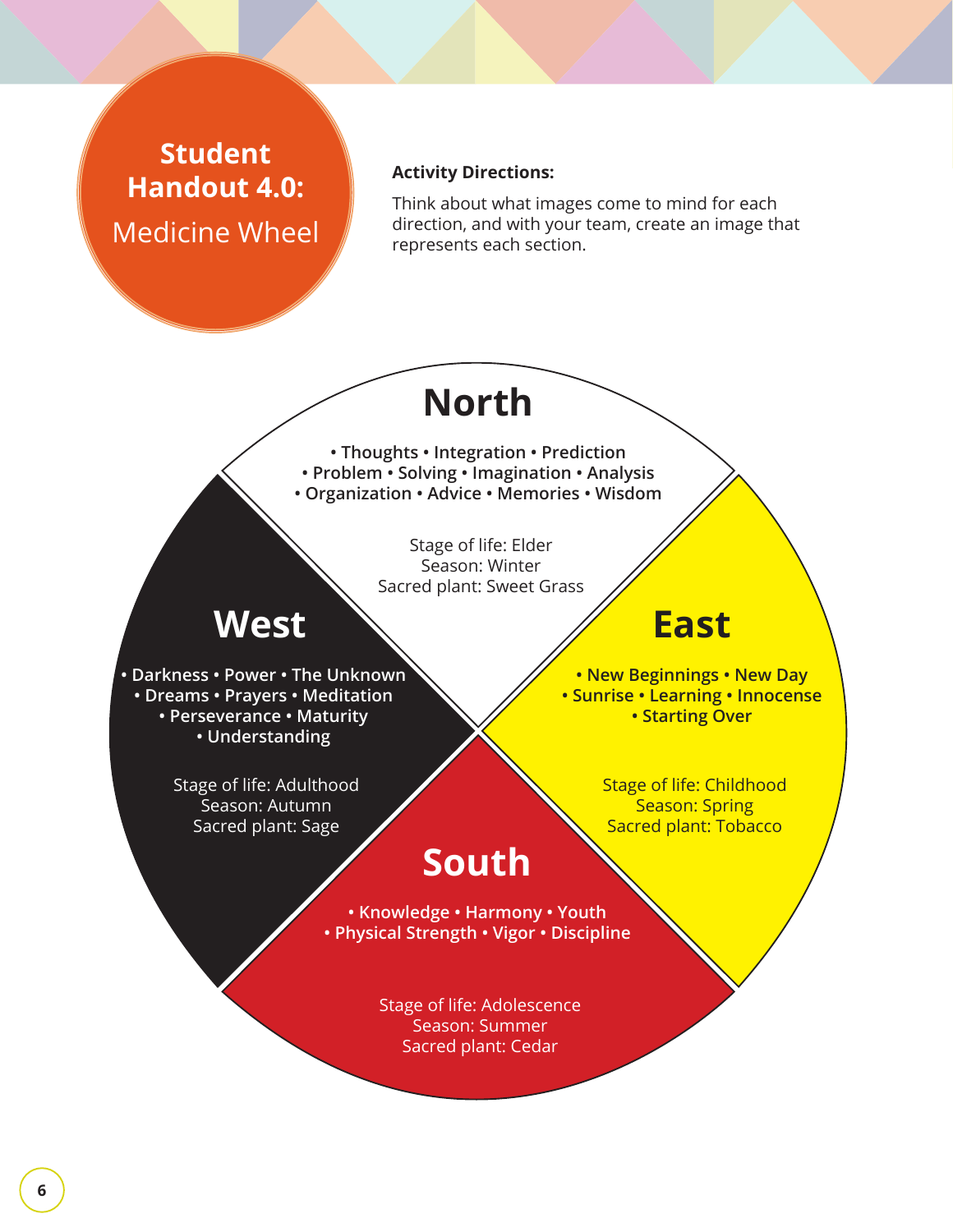# **4. Traditional Healing & Wellbeing**



**10 minutes, Large Group Discussion**

## **Introduce Topic**

• As we just learned, the circle represents wholeness, balance, and wellness. Wellness occurs when there is balance and harmony of the mind, body, spirit, social emotions, and natural environment in relation to all things.

### **Ask**

- What does it mean to have balance between our mind, body, spirit, social emotions and the natural environment?
- What does it look or feel like to be in balance? (e.g., rest, nutrition, exercise, meditation, western medicine, traditional medicine).
- What are some ways that you maintain balance in your life?
- Ask participants to name some traditional healing practices used to promote healing and wellbeing. Write answers on chart paper. These may include:
	- Dances, dancing
	- Songs, singing
	- Sweat baths/sweat lodge
	- Herbal remedies
	- Smudging
	- Vision quests
	- Ceremonies
	- Sand paintings
- **Storytelling**
- **Offerings**
- Drumming
- Talking circle
- **Stargazing**
- Fasting
	- Running
- Ask: What are some other ways to promote healing? (examples may include: yoga, meditation, mindfulness exercises, deep breathing activities, art, poetry, music).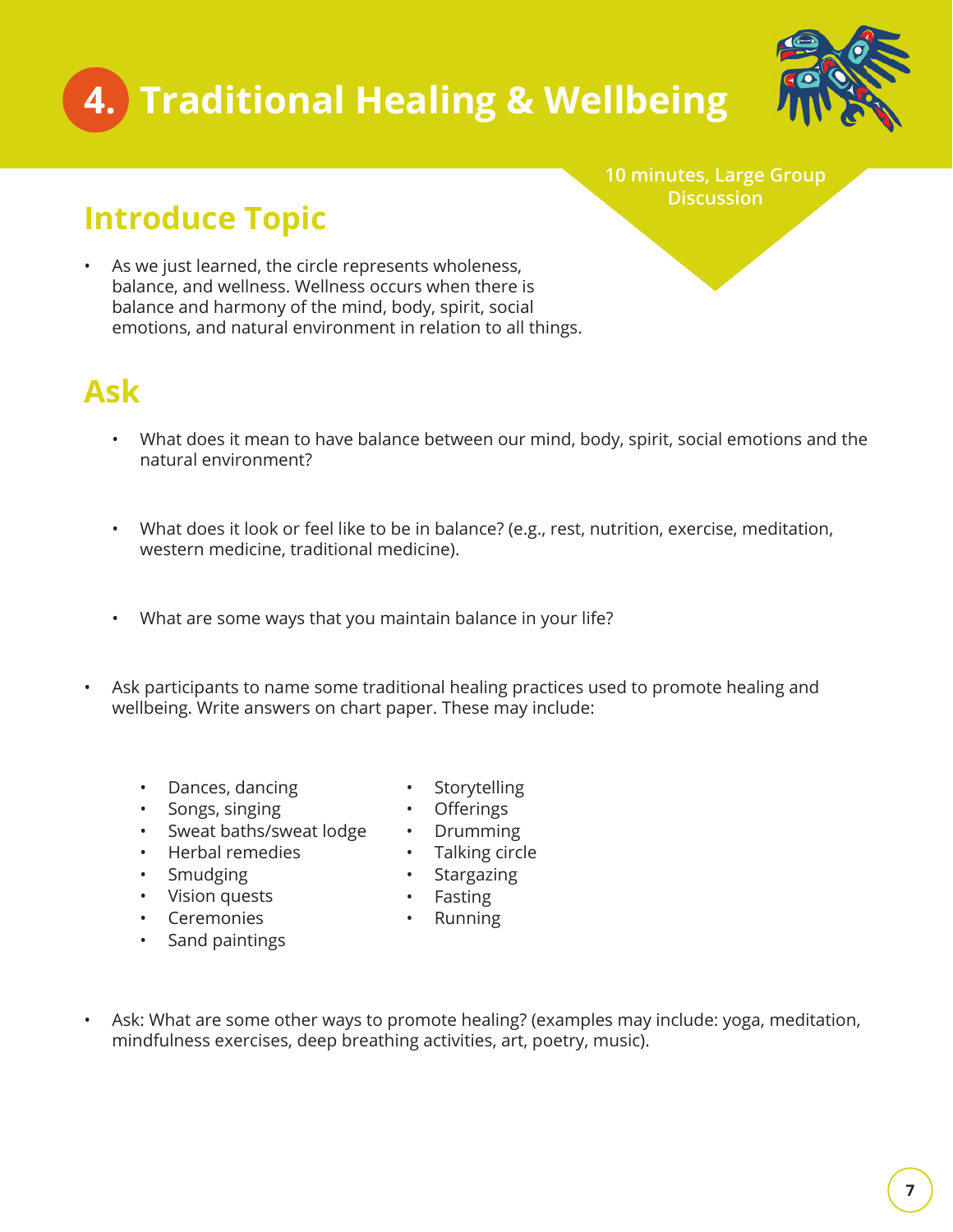



**10 minutes**

## **Introduce Topic**

- Traditionally, elders have held unique and honored positions in their communities. An elder is not necessarily an older person, but can been seen as a positive person who has life experience or advice to share. Elders can be our older siblings, aunts/uncles, parents, grandparents, teachers or community members.
- Their greater life experience, historical perspective, spiritual knowledge, and closer ties to the cultural ways of tribal ancestors make them a valuable resource for younger people. $2$
- Next, we are going to be getting back into our groups and reading quotes about Elders. Each quote is going to have a reflection question for the group to discuss and answer. Then we'll share the stories with the large group and our answers to the reflection questions.
- Take out basket with pre-cut strips with quotes and have youth pull one quote per group.
- In the groups, they will read their story aloud and discuss the reflection questions. Give each group 5 minutes to read and discuss. Provide a 1- minute warning and ask each group to select someone to share from their group.
- In the large group, ask each group to share their quote and some of their reflections to the question.
- Ask the students:
	- Think about an elder in their life and something that person taught them about health and wellbeing.
	- Based on your discussions, the quotes, and the sharing of the groups, how does this connect to teachings from your own elders?
	- What are some of the ways that you (as peer advocates) can serve in an elder role to your peers and people younger than you?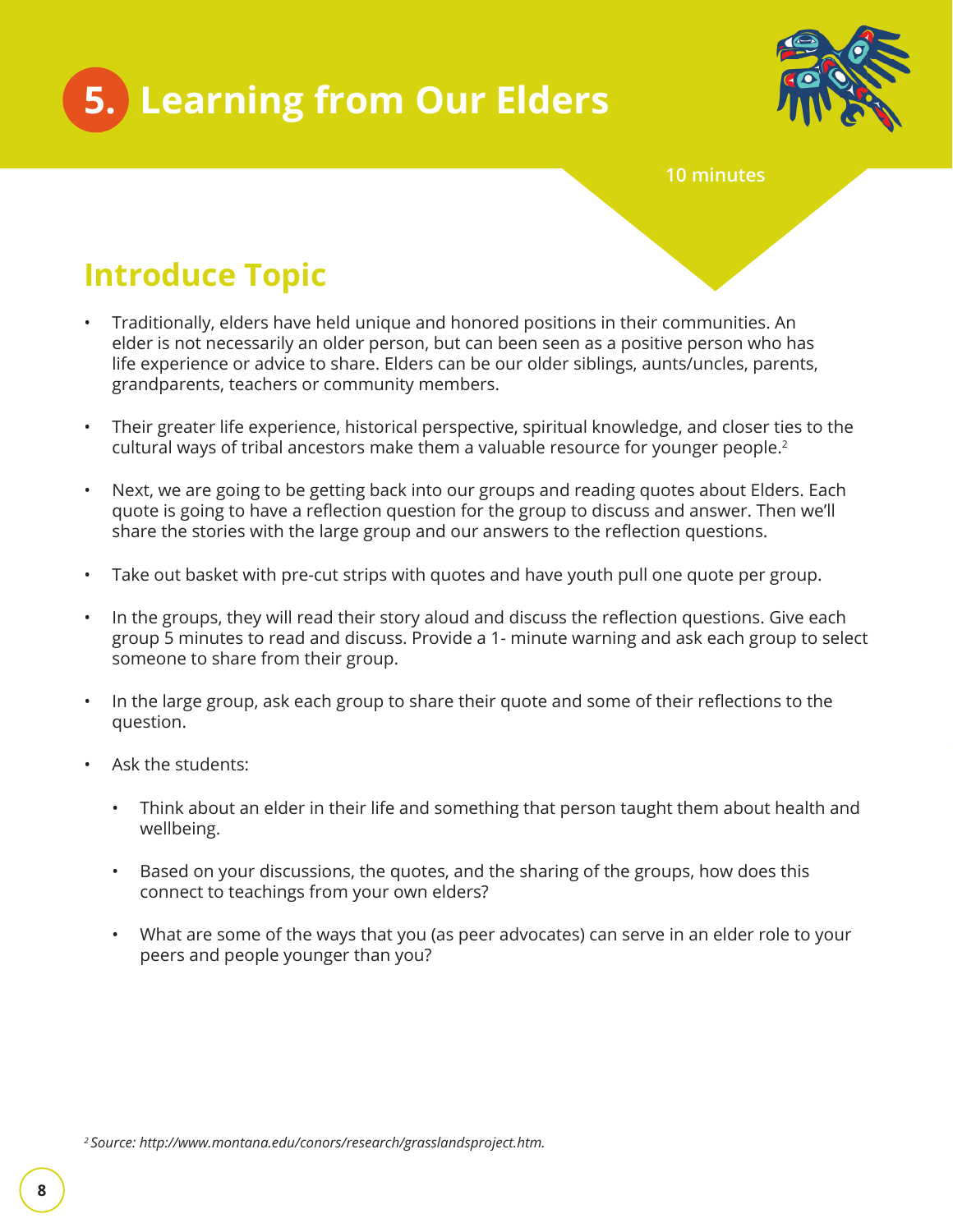**Facilitator Resource 4.0:**  What is an Elder? **Discussion** Prompts

 "You see, the elder, the concept for me is like if you go into a strange land and you don't know the country and you're swamped and there's (bad places to travel) and there's good places to travel. So the ones who have been longer are the good guides because they know how to get around the swamps, who know where to go, and so on. It doesn't matter if there's a trail. They know that country . . . So there are in fact guides who have been there who have each individually lived through their own hell and have found their way and they are in fact guides. So if you are going into a strange land, and God knows, it's strange to so many young people. And they can avoid all that and ensure you a good trip."

**• How has an elder guided you in your life?**

"It is not surprising that many of the people recognized as 'Elders' have lived through difficult times, both personally and politically. Some have had problems with the law, with alcohol, with family separation; some have seen such things happen to others. What they have in common is the fact that they learned something from those experiences, that they turned to the traditional culture for understanding, support and healing, and that they are committed to helping others, especially those of similar background."

How has culture influenced how your elders help/ teach you?

"When you ask an elder for advice about tradition, you are also asking for a kind of honesty and purity and the best of tradition itself which was the spiritual as well as the everyday. Elders are practical, they have practical situations to attend to. You can confide in them and just ask for direction and help yourself."

**• Who is the elder you seek when you need help in a practical situation and how do they help you?**

"Aside from the issue of age, a person becomes an 'Elder' in the 'eyes of the community.' That in itself is a process, as one Elder said, 'part of the process of life'. Elders, however, are also practical people—people who live and make choices within an everyday life. Being an Elder requires a certain quality of person. It is also informal and something in tune with the cycle of life, with the natural way that things work."

**• What qualities should an elder have?**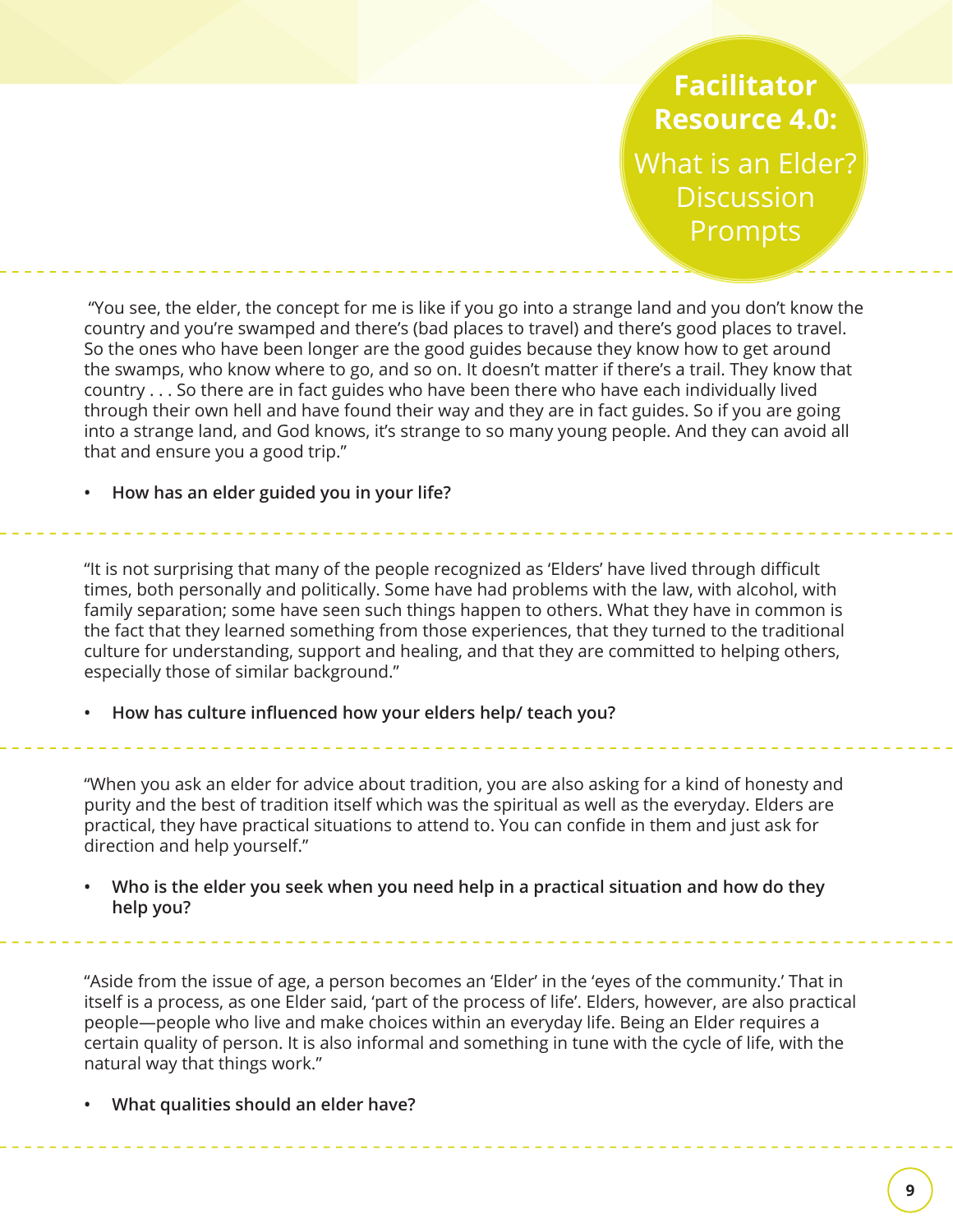"Through the process of accumulating knowledge and experience, some individuals begin to show an aptitude for talking to people and helping them in ways that contribute to a better life. This aptitude is acknowledged by the community in seeking them out, for discussions, for teaching, for public lectures. This in itself is a process as it happens slowly overtime so that by the time a person reaches the age of Eldership, the community begins to 'recognize' them as an Elder, as one who is able to communicate the teachings in a meaningful way."

**• How do you see yourself as a future elder in your community?**

"So an elder is a very high quality of person and someone who never asked to be called an elder but is deserving of that title and of that respect, and it's other people who recognize that person. There's no process that I know of where you can make someone an elder. It's a term of respect and recognition given by the people because a person has lived that life, has followed it, given those teachings from birth, has followed them through life, has lived it and practiced it and now he can give that back, with the understanding. So that makes it even less in number how many elders we have."

**• If age or number of years is not a factor, can you be considered Elders? Why or how?**

"Approaching an elder is a little bit like going swimming. The first time, some people are scared of water, but after they get used to it, it becomes natural to them. And so, we have to do as much as we can to get rid of the artificial barriers that are there. People are shy to go-reluctant to show their ignorance, that they don't know how to do it."

**What are some of the artificial barriers that may hold someone back from connecting with their Elders?**

"The Elder I approached said that all you have to do is start talking to the Elder and things will happen—that starting the conversation, establishing the relationship is what is important, not judging the seriousness of what might be said. She said that was the nature of this kind of guidance and encouraged me to come again to talk, informally, that the conversation would take care of itself. My perception of approaching an Elder, before this discussion, was that it had to be done in the 'proper way', within a traditional framework, and I wasn't sure what this was. This perception is likely one shared by many people, Native or non-Native, who have not had previous experience with working with Elders. In reality, the most difficult part was beginning, then the Elder helped with the rest."

**• What are some of the proper ways and the informal ways to reach out to Elders in your home community?**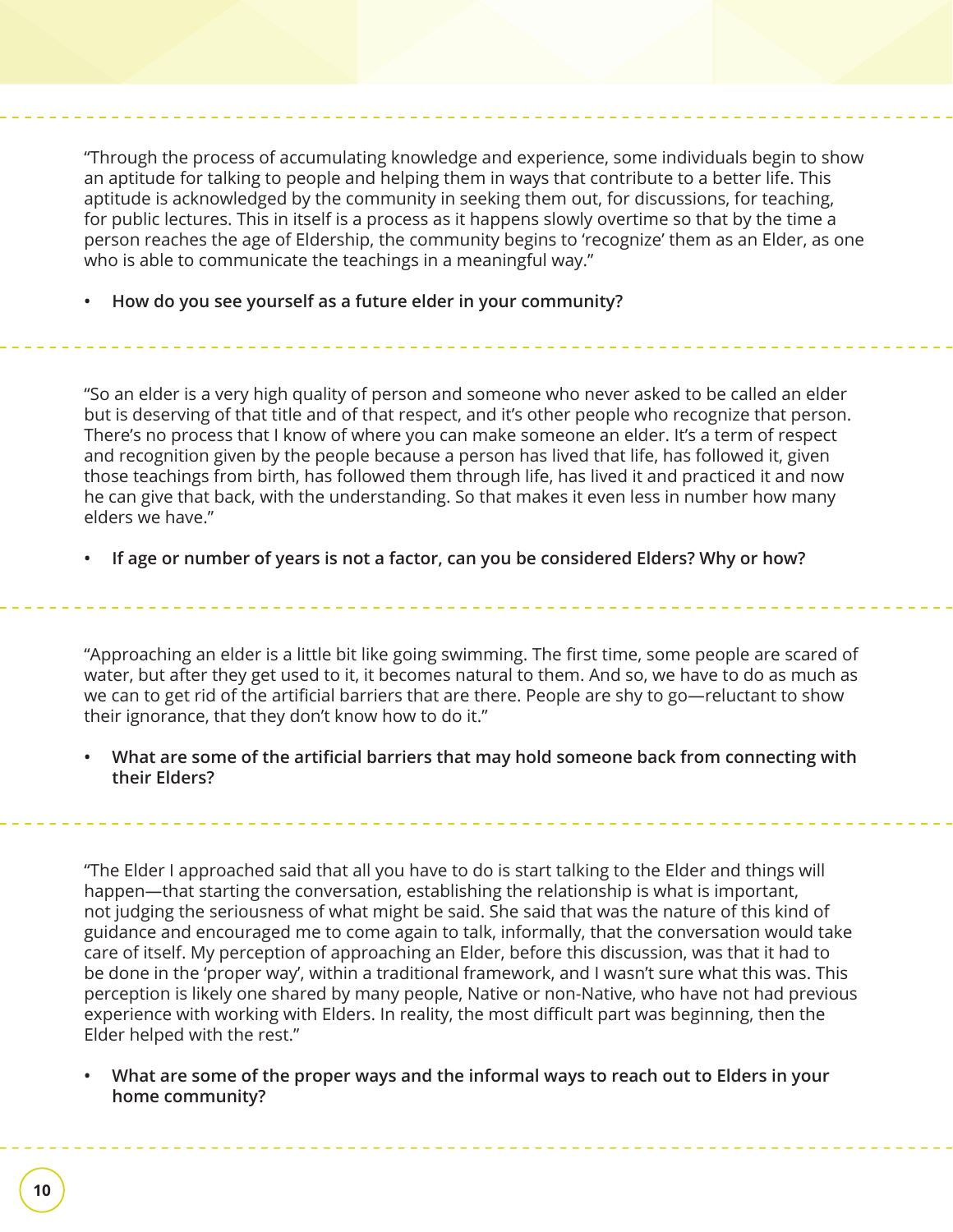"Native elders are living links to the past. Their vivid memories have the vitality, immediacy and authenticity of those who have experienced the transition from traditional ways to the new. In the short space of two generations, they have gone from travelling the coast in canoes to flying in floatplanes...Not even the social upheaval of losing nine out of every ten people to raging epidemics in the nineteenth century, not even the disorientation of changing to new, cash economy with a more complex technological base, not even the acceptance of a new cosmology and religion, none of these broke native pride in the past or native ties to ancestral lands and waters. This is remarkable continuity. This is what the elders are about."

**• What are ways you have learned from the past and how do they apply to the present and future?**

"Elders are the people who are the cornerstone of our culture as they are the keepers and teachers of traditional teachings. They are the link with our past, our present and our future. They are spiritual leaders and teachers but also have the wisdom and the experience to provide very pragmatic guidance and advice on how best to improve and ensure the physical, mental and spiritual health of our community."

**• How can we engage with elders to improve and insure our physical, mental and spiritual health in our home community?**

*3 Stielgelbauer SM. What is an Elder? What do Elder do? First Nations elders as teachers in culture-based urban organizations. The Canadian Journal of Native Studies, 1996; VXI(1):37-66. Available at: http://www2.brandonu.ca/library/cjns/16.1/ Stiegelbauer.pdf*